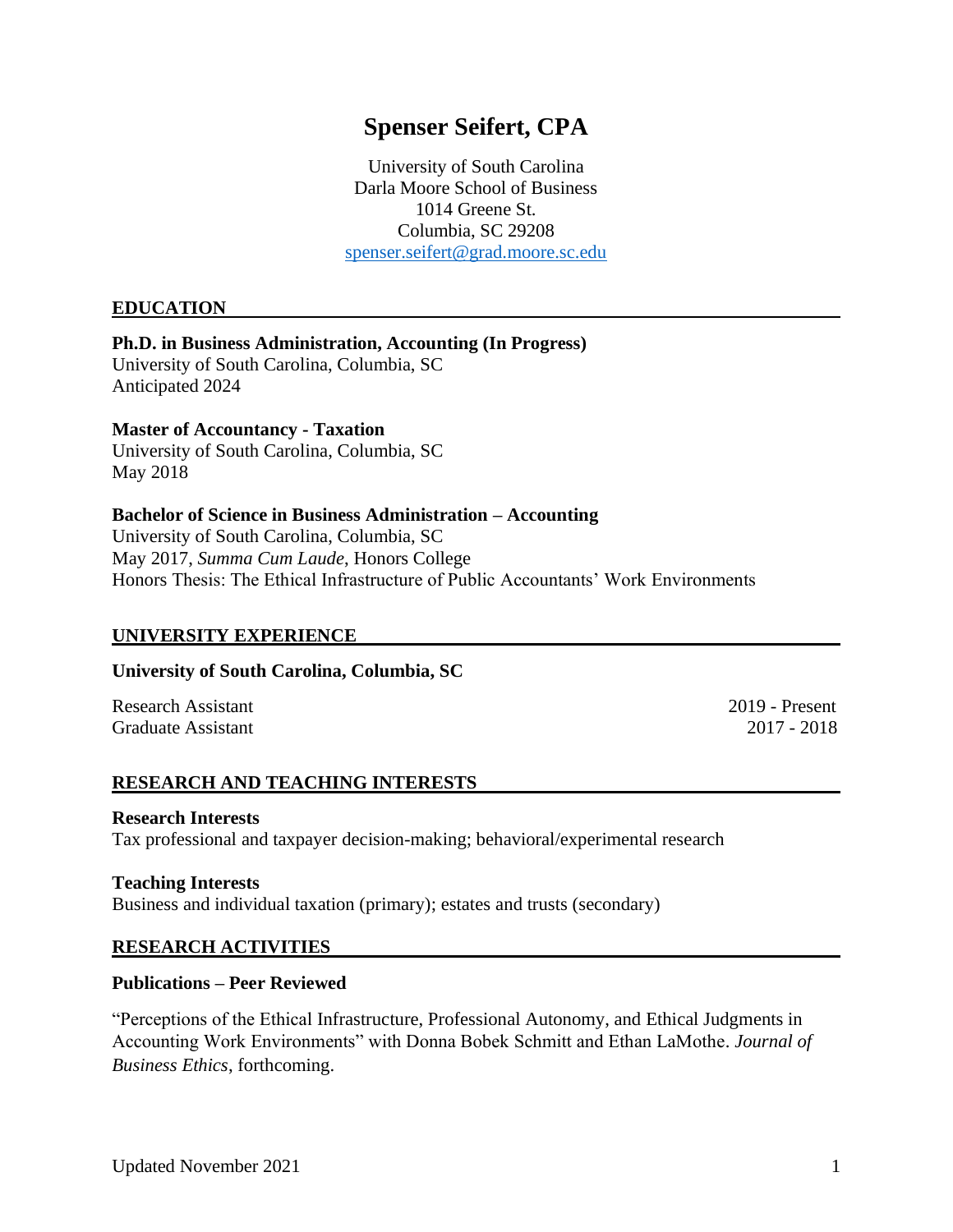## **Working Paper**

"The Influence of Tax Liability Changes, Withholding Position, and Group Affiliation on Tax Compliance" with Donna Bobek Schmitt and Chelsea Rae Austin – *Preparing for submission*

## **Works in Progress**

"A Wink and a Nod: The Influence of Information Request Phrasing on Tax Compliance" with Donna Bobek Schmitt – *Data collection stage*

"Well Aren't You Special? The Influence of Psychological Entitlement on the Perpetuation of Tax Complexity" with Chelsea Rae Austin and Davidson Gillette – *Data collection stage*

"Regulation and Contracting: Reexamining the Prohibition on Contingent Fees" with Andrew Newman and Donna Bobek Schmitt – *Data collection stage*

## **Research Grants**

USC Darla Moore School of Business Research Grant for "Well Aren't You Special? The Influence of Psychological Entitlement on the Perpetuation of Tax Complexity" (with Chelsea Rae Austin and Davidson Gillette), 2021, \$4,480

USC Darla Moore School of Business Research Grant for "A Wink and a Nod: The Influence of Information Request Phrasing on Tax Compliance" (with Donna Bobek Schmitt), 2021, \$2,100

USC Darla Moore School of Business Research Grant for "The Moderating Effect of Group Bias on the Withholding Phenomenon in Tax Change Years" (with Donna Bobek Schmitt and Chelsea Rae Austin), 2019, \$5,600

USC Magellan Scholar Research Grant for "The Ethical Infrastructure of Public Accountants' Work Environments" (with Donna Bobek Schmitt), 2015, \$3,000

USC Magellan Mini Research Grant for "The Ethical Infrastructure of Public Accountants' Work Environments" (with Donna Bobek Schmitt), 2015, \$500

## **Research Presentations**

"The Influence of Tax Liability, Withholding Position, and Group Affiliation on Tax Compliance in Statutory Tax Change Years," Behavioral Tax Symposium, June 2021

"The Influence of Group Affiliation and Withholding Position on Tax Compliance in Statutory Tax Change Years," University of South Carolina FYP Workshop, September 2020

"The Ethical Infrastructure of Public Accountants' Work Environments," University of South Carolina Discovery Day, April 2016

## **Research Conference Reviewer**

AAA Annual Meeting – 2021 Behavioral Tax Symposium – 2021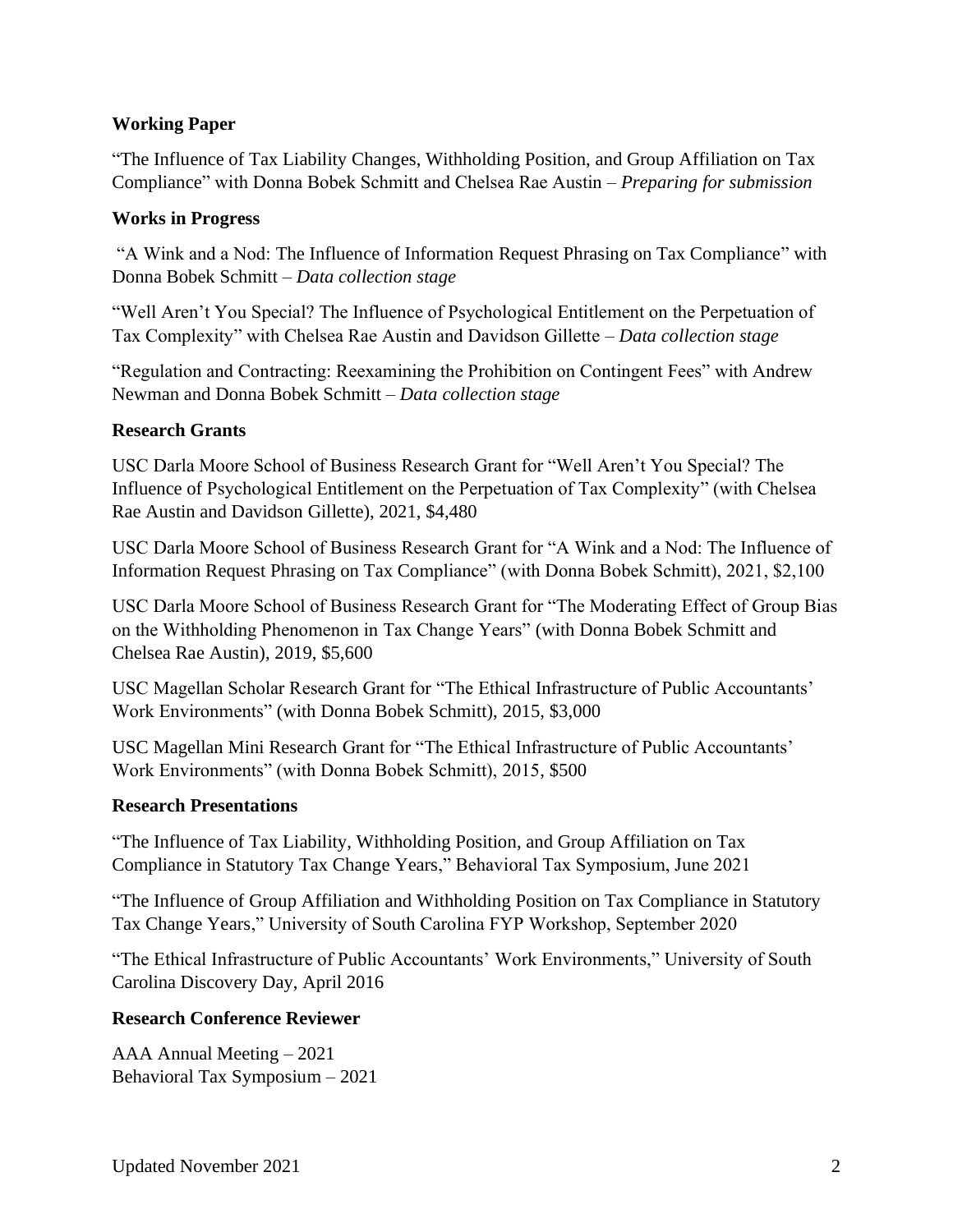#### **Research Conference Discussant**

Discussion of "Big Data Analytics in IRS Audit Selection Procedures and Its Effects on Tax Compliance," ATA Mid-year Meeting, virtual, February 2021

#### **Research Conferences Attended**

American Accounting Association Doctoral Consortium, 2021 (virtual) Accounting Behavior and Organizations Conference, 2020 (virtual), 2021 American Taxation Association (ATA) Mid-year Meeting, 2021 (virtual) Behavioral Tax Symposium, 2020 (virtual), 2021 (virtual) East Coast Behavioral Accounting Workshop Series, 2020 (virtual), 2021 (virtual) Illinois Tax Symposium and Doctoral Consortium, 2021 (virtual) Ohio State Tax Symposium, 2021 (virtual) University of Alabama CSOA Ph.D. Research Conference, 2021 (virtual)

#### **SERVICE TO THE PROFESSION**

**Ad Hoc Reviewer** (Journals) Journal of Humanities and Applied Social Sciences, 2021

# **SERVICE TO THE SCHOOL OF ACCOUNTING**

**Honors Thesis Second Reader**, Garrett Lloyd, 2021 **President, Beta Alpha Psi**, Spring 2017 **Secretary, Beta Alpha Psi**, Fall 2016

## **SERVICE TO THE COMMUNITY**

**Site Coordinator, VITA**, 2017, 2018, 2020, 2021 **Trainer, VITA**, 2021 **Volunteer Tax Preparer, VITA**, 2016

#### **PROFESSIONAL EXPERIENCE**

**Dixon Hughes Goodman, LLP., Asheville, NC** Tax Associate, June 2018 to August 2019 Tax Intern, June 2017 – August 2017

## **PROFESSIONAL AFFILIATIONS**

American Institute of Certified Public Accountants North Carolina CPA Society American Accounting Association (ATA, ABO) Junior Accounting Scholars Organization Certified Public Accountant, North Carolina, since 2019